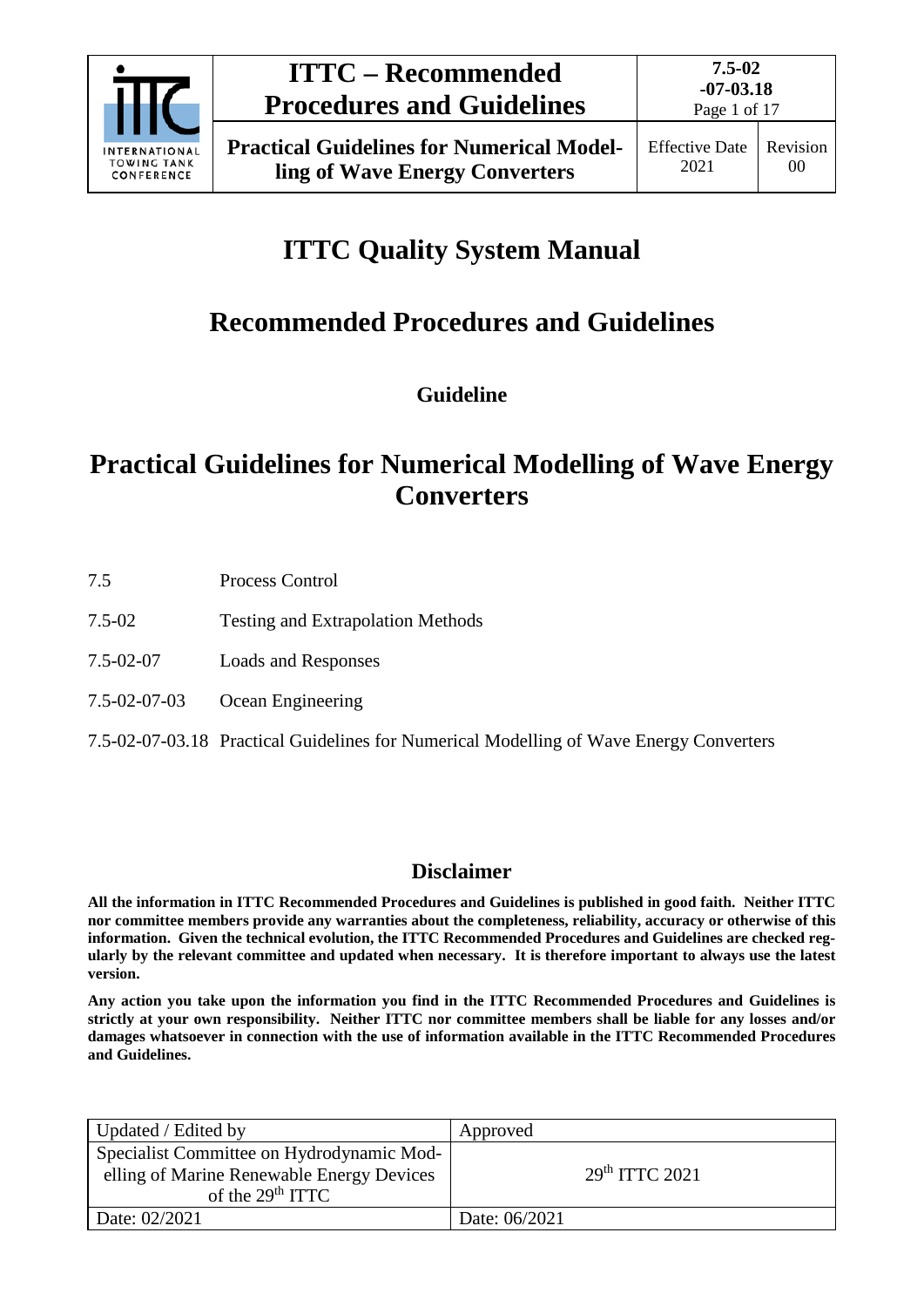

# **ITTC – Recommended Procedures and Guidelines**

**Practical Guidelines for Numerical Modelling of Wave Energy Converters**

00

# **Table of Contents**

| 1.               |     | <b>PURPOSE OF THE GUIDELINES3</b>      |  |
|------------------|-----|----------------------------------------|--|
| $\overline{2}$ . |     | PARAMETERS AND MODELLING               |  |
|                  | 2.1 |                                        |  |
|                  | 2.2 |                                        |  |
|                  | 2.3 |                                        |  |
|                  | 2.4 |                                        |  |
|                  | 2.5 |                                        |  |
|                  | 2.6 |                                        |  |
| 3.               |     |                                        |  |
|                  | 3.1 |                                        |  |
|                  | 3.2 | Potential flow (PF) models5            |  |
|                  |     | 3.2.1                                  |  |
|                  |     |                                        |  |
|                  |     | 3.3 Computational fluid dynamics (CFD) |  |
|                  |     |                                        |  |
|                  | 3.4 |                                        |  |
|                  | 3.5 | Numerical Facilities7                  |  |
| 4.               |     |                                        |  |
|                  | 4.1 |                                        |  |
|                  | 4.2 | <b>Computational domain and</b>        |  |

|     | 4.2.1 |                                    |  |
|-----|-------|------------------------------------|--|
|     | 4.2.2 |                                    |  |
| 4.3 |       | <b>Environmental conditions9</b>   |  |
|     | 4.3.1 |                                    |  |
|     | 4.3.2 |                                    |  |
|     | 4.3.3 |                                    |  |
|     | 4.3.4 |                                    |  |
| 5.  |       | COMPUTATIONS11                     |  |
| 5.1 |       | Time and spatial discretization 11 |  |
| 5.2 |       | Device response 12                 |  |
|     | 5.2.1 |                                    |  |
|     | 5.2.2 | PTO, hybrid systems  12            |  |
|     | 5.2.3 |                                    |  |
|     | 5.2.4 |                                    |  |
| 6.  |       | POST-PROCESSING 14                 |  |
| 6.1 |       |                                    |  |
| 6.2 |       |                                    |  |
| 6.3 |       | Verification and validation15      |  |
|     | 6.3.1 |                                    |  |
|     |       |                                    |  |
| 7.  |       |                                    |  |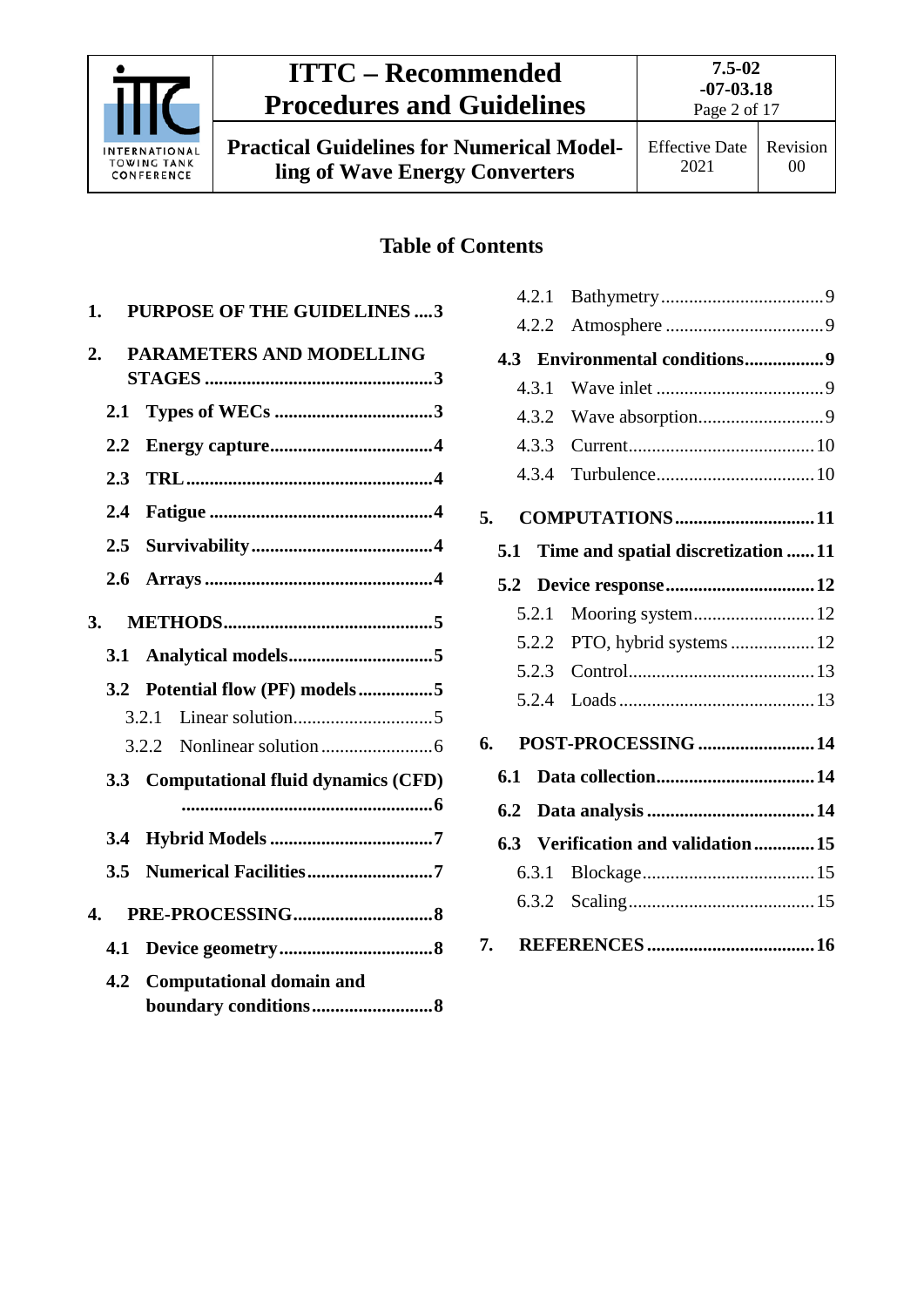

# **Practical Guidelines for Numerical Modelling of Wave Energy Converters**

### <span id="page-2-0"></span>**1. PURPOSE OF THE GUIDELINES**

The purpose of these guidelines is to provide a methodology to assess the fidelity of the numerical simulation for Wave Energy Converters (WECs) at different stages of development, to set up numerical calculations and to analyze the obtained results.

## <span id="page-2-1"></span>**2. PARAMETERS AND MODELLING STAGES**

It is not possible to draw general guidelines for all WECs because of their variety and of their very different development stages. In the following, the used classification of types, the energy capture techniques, the definition of the development stages, and the specific problems the WECs developments have to face will be specified.

### <span id="page-2-2"></span>**2.1 Types of WECs**

According to the classification in Falcao, 2010 and Babarit et al. 2015, a WEC can be classified according to its operational principle as oscillating water columns (OWCs), overtopping devices, oscillating bodies, floating and bottom fixed, and Oscillating Wave Surge Converters (OWSCs). The archetype of each of them is represented in [Figure](#page-2-3) 1 (after Babarit (2015)).



<span id="page-2-3"></span>Figure 1: WECs classification (after Babarit (2015))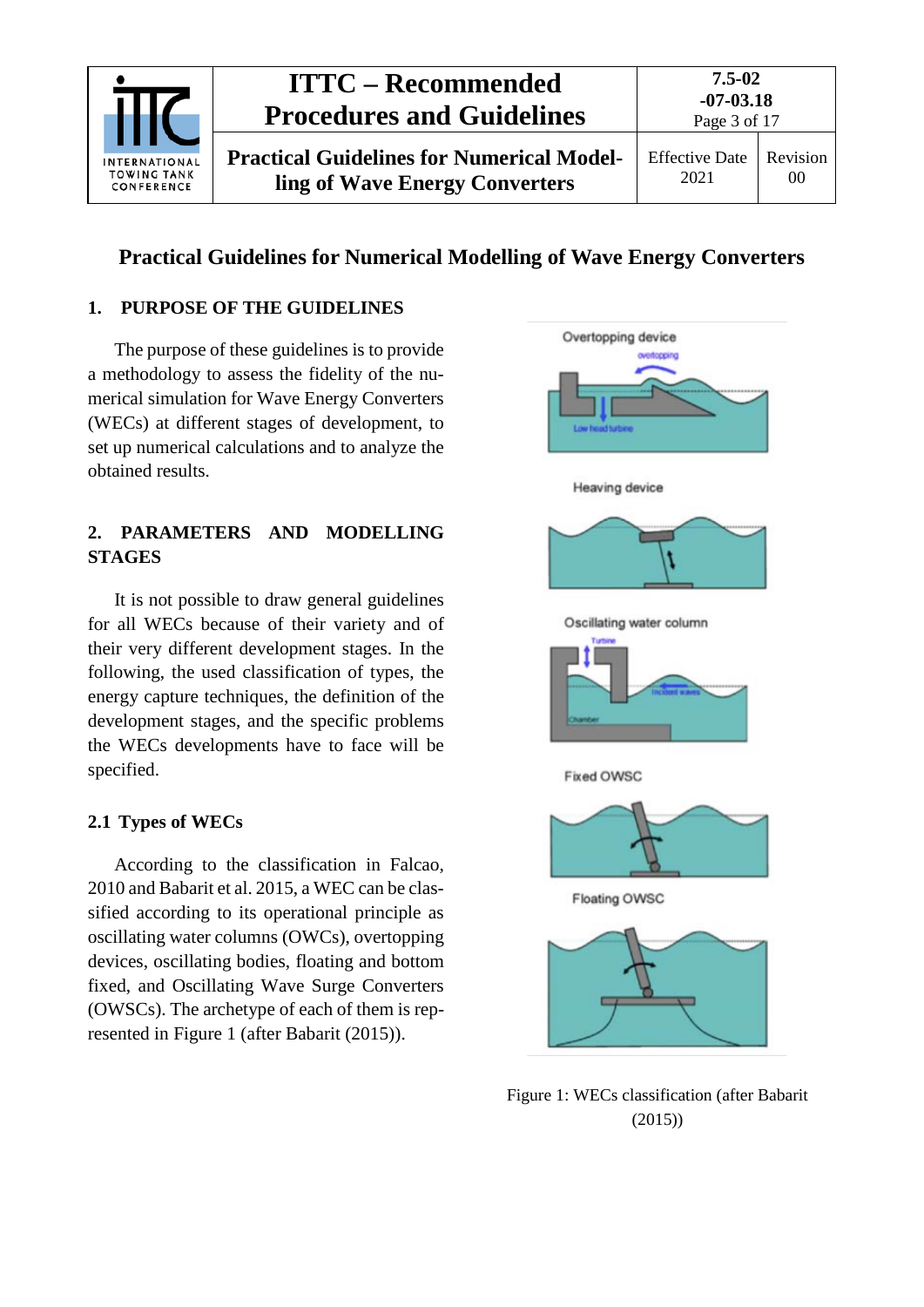

# **ITTC – Recommended Procedures and Guidelines**

**Practical Guidelines for Numerical Modelling of Wave Energy Converters**

**7.5-02 -07-03.18** Page 4 of 17

Effective Date 2021 Revision 00

## <span id="page-3-0"></span>**2.2 Energy capture**

The wave energy is captured by the OWC devices trough the motion of the free surface in the internal chamber. The oscillations then drive an air flow through a turbine.

In the case of the overtopping devices the green water is recovered in a reservoir before passing through a turbine.

Heaving devices and OWSCs extract power by the relative motion of different parts of the WEC. Different mechanisms are then used to convert the motion into useful power such as hydraulic converters or linear motors.

### <span id="page-3-1"></span>**2.3 TRL**

The large variety of WECs is also characterized by a very large range of development. Here, the development stage of a technology is addressed using a 1 to 9 scale introduced by NASA in 1974. It is known as the Technology Readiness Level (TRL) and it goes from 1 that stands for basic scientific research to 9 where the actual system is proven in operational environment (see [https://www.nasa.gov/topics/aero](https://www.nasa.gov/topics/aeronautics/features/trl_demystified.html))[nautics/features/trl\\_demystified.html\).](https://www.nasa.gov/topics/aeronautics/features/trl_demystified.html))

When the TRL becomes larger than 2, the WEC reliability and survivability have to be addressed.

### <span id="page-3-2"></span>**2.4 Fatigue**

WECs are often designed to work in conditions close to resonance. This means that there is either a large body motion (floating or moving devices) or large motion of the free surface inside the OWCs. Both conditions make the device subject to continuous oscillating loads and can cause fatigue failures. This drawback has to be avoided in the lifetime of the WEC; thus requiring a survey and maintenance timeline for the different parts.

## <span id="page-3-3"></span>**2.5 Survivability**

As all the marine structures, WECs have to withstand sever sea conditions. Unlike classical offshore structures, they can be subject to very large body motions and the conditions that produce the largest loading on the structure, on the Power Take Off (PTO) system and/or on the mooring system are dependent on the kind of device and are not necessarily caused by the largest wave. For example, in the case of the floating OWSC, strong (but not extreme) waves in resonant conditions can cause the impact between the moving parts.

Nonetheless, performing runs in extreme conditions in survival or failure mode is still an important step to prove the structural strength of the device and of the mooring lines.

The return period of the extreme conditions and the sea state are to be considered in the deployment site and, where possible, balancing failure possibilities with costs.

### <span id="page-3-4"></span>**2.6 Arrays**

The configuration of WECs in arrays may lead to reduction of the capital cost per device by sharing parts among the devices such as mooring systems, PTO system and electrical infrastructure.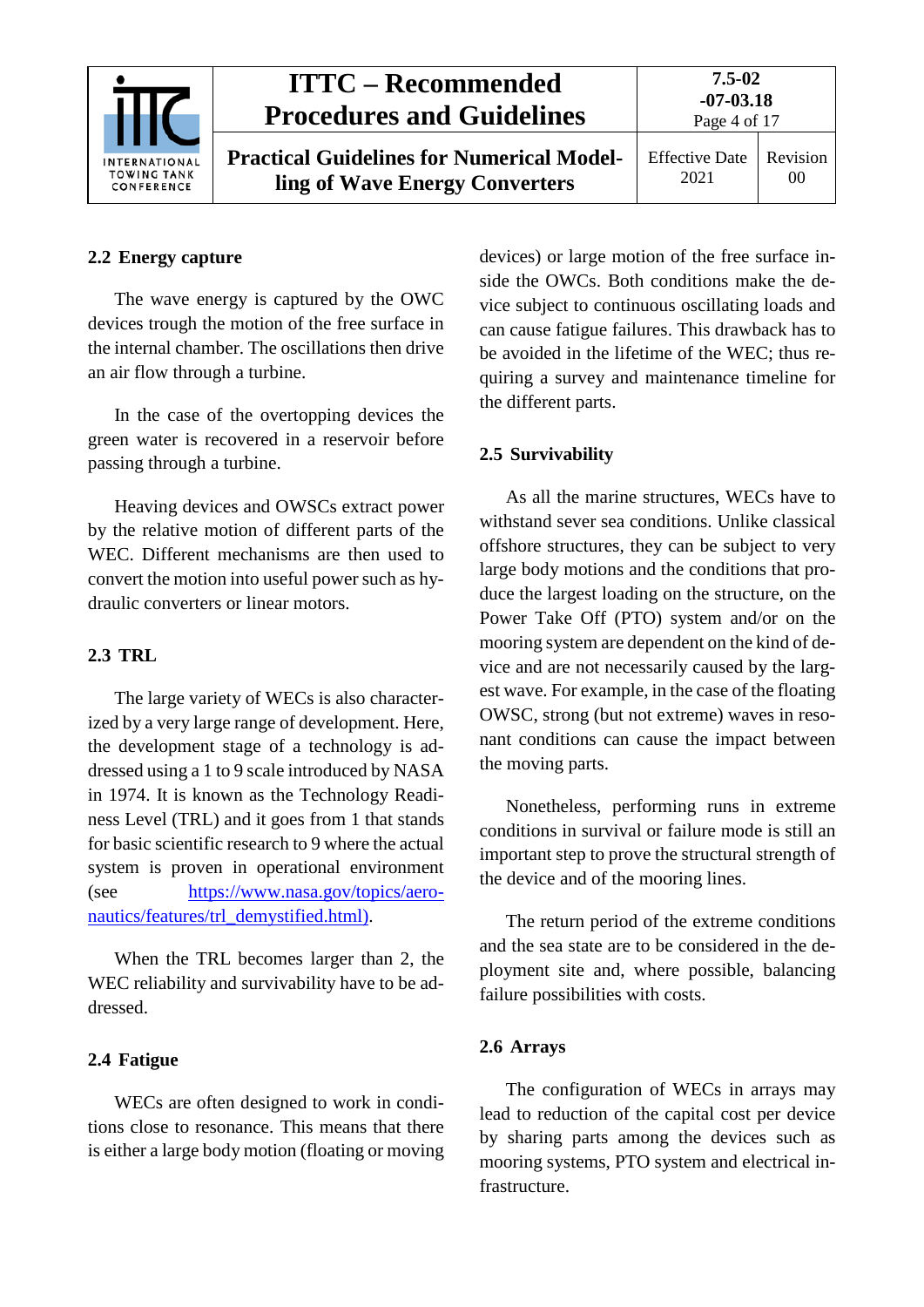

However, WECs development stage is still low, and the numerical analysis of array configurations is still limited. For this reason, it is not included in the current guidelines.

### <span id="page-4-1"></span><span id="page-4-0"></span>**3. METHODS**

### **3.1 Analytical models**

When dealing with WECs, the involved problems are quite complex and often include significant nonlinearities of the flow and of the fluid-structure/PTO interaction. However, in some particular cases and in the early stages of the design, the WEC geometry can be simplified and the hypothesis of incompressible, irrotational, isothermal, inviscid fluid with small amplitude of oscillations of the body and of the free surface can be considered reliable enough. In such conditions, analytical solutions can be determined. They rely on the superposition principle so that the whole problem is divided into diffraction and scattering problems (Alves (2016), Budan *et al* (1975), Falnes *et al* (1985)). This allows the determination of both the free surface oscillation and the body motion. The equations can then be linked to a simplified model of the PTO to calculate the possible hydrodynamic extracted power.

This method allows the study of the problem in a very fast way and can be used in the very early stages of the design of WECs in order to define the gross dimensions of the device depending on the deployment site characteristics.

#### <span id="page-4-2"></span>**3.2 Potential flow (PF) models**

As the design stage progresses and the shape of the body becomes more complex and assuming that the fluid can still be considered irrotational, isothermal and inviscid, potential flow theory can be applied and the velocity field can be written as the gradient of a potential function satisfying the Laplace equation. In cases where the losses due boundary layer effects, flow separation, vortex shedding and wave breaking are negligible, the potential flow solution represents an accurate and reliable tool of analysis.

The potential solution can be either linear or non-linear.

### <span id="page-4-3"></span>3.2.1 Linear solution

For the linear approximation of the equations, the free surface and the body oscillations around the equilibrium position are small, so that higher order effects are neglected. The linear solution can be obtained either in frequency or time domains with models usually based on a boundary element methods (BEM) or on finite element methods (FEM). Even though the former model requires only the discretization of the boundary surfaces, while the other requires the discretization of the whole computational domain, the computational load does not vary very much between the two. With the BEM method, a fully populated stiffness matrix has to be inverted, while the FEM method usually results in a larger but sparser banded matrix.

Frequency domain models assume that the excitation and responses to be simple harmonics, the time dependency of the solution can be removed and the superposition principle can be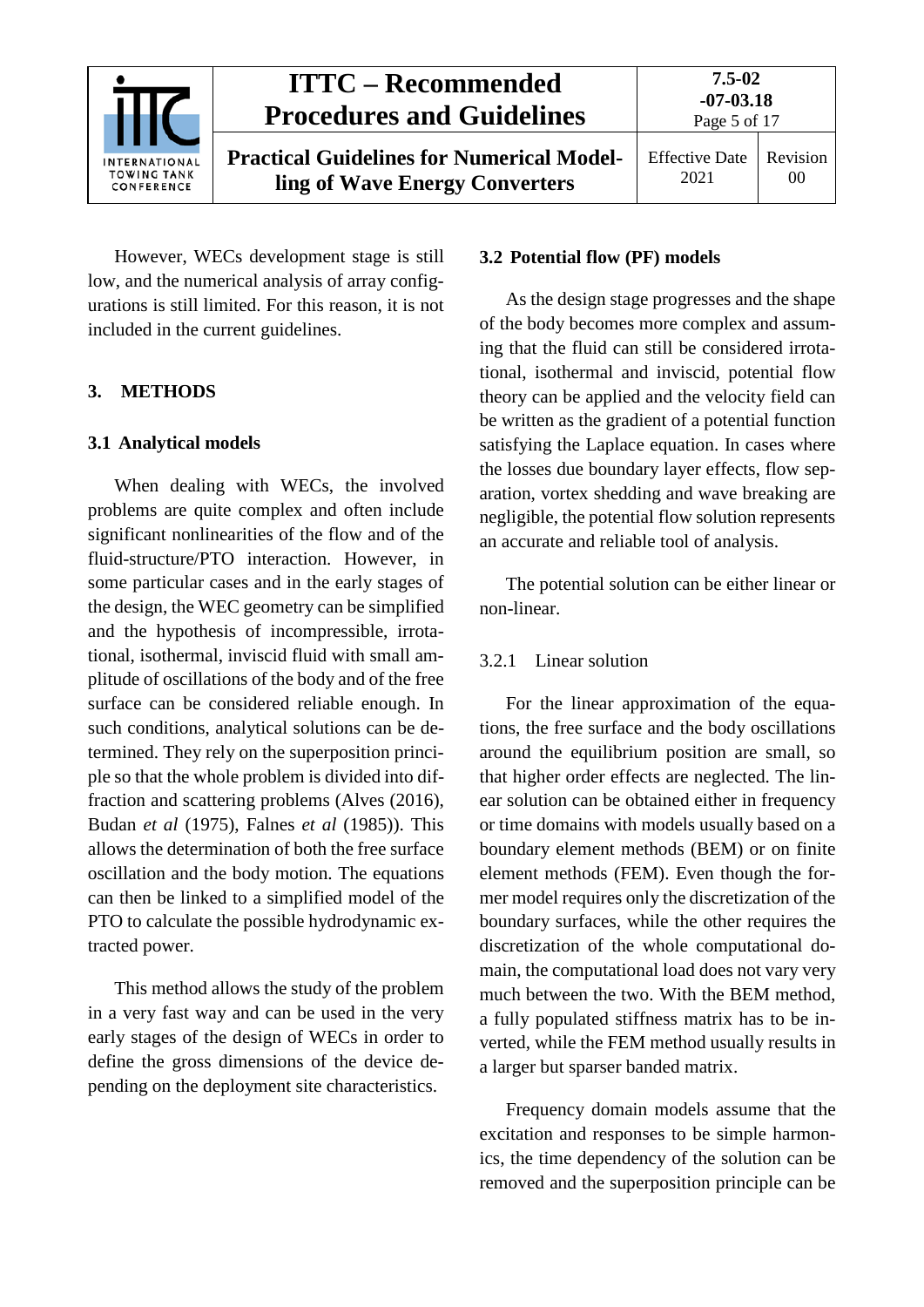

applied. These models are usually highly CPU efficient allowing for fast first-order optimization stage.

On the other hand, time domain solutions are more computational expensive but can be coupled with other potentially nonlinear algorithms such as those modelling PTO effects and mooring systems (see Hybrid Models Section). This makes the time domain solution more suitable when defining a higher level performance analysis and designing the control strategy for the PTO system. Moreover, the time domain solution allows taking into account other weakly nonlinear hydrodynamic properties, for example the body motion and free surface deformation can be directly used to calculate the body forces on the actual wetted surface at each time-step, commonly referred to as nonlinear Froude– Krylov forces (Gilloteaux *et al* (2007)). Furthermore, the body exact method can be used. With it, the exact body shape is used at each time step in conjunction with the linear free surface boundary condition. This allows all the nonlinearities associated with changing body shape and the above water portion of the hull to be taken into account.

### <span id="page-5-0"></span>3.2.2 Nonlinear solution

In the time domain, Fully Non-linear Potential Flow (FNPF) algorithms can correctly model large wave amplitudes and large body motions with an eventual damping correction to take into account viscous effects on the WEC. (Fitzgerald (2016)). The solution to the fully non-linear problem can once again be based on either BEM or FEM. The remeshing of the computational domain at each time-step is however,

usually required in order to take into account the deformation of the free surface. This and the necessity to invert a matrix at each time step cause a large increase in the computational requirement compared to linear models.

Recently, a Finite Difference Method (FDM) called Harmonic Polynomial Cells (Hanssen *et al* (2015)) has been used to describe floating bodies showing a very efficient solution of the FNPF.

However, even in the most advanced FNPFs, the viscous effects and the free surface breaking are neglected.

While performing fully nonlinear free surface calculations, wave breaking has to be delt with as it is going to be a problem even in small to moderate seas. There are several techniques to "fix" the free surface: artificial damping, peeling, etc. Unfortunately, none of these methods works in all cases and their application has to be carefully studied in order to get realistic post-breaking solutions.

### <span id="page-5-1"></span>**3.3 Computational fluid dynamics (CFD)**

In real sea conditions, both viscous effects and wave breaking can have non-negligible effects on the WEC behaviour and it is recommended that CFD solutions should be considered especially in high TRLs for the verification stage as well as survivability studies.

There is a wide variety of CFD methods that can be used to discretize the Full Navier-Stokes equations. The most classical ones are Finite Volume Methods (FVM) and Finite Difference Methods (FDM). However, new methods are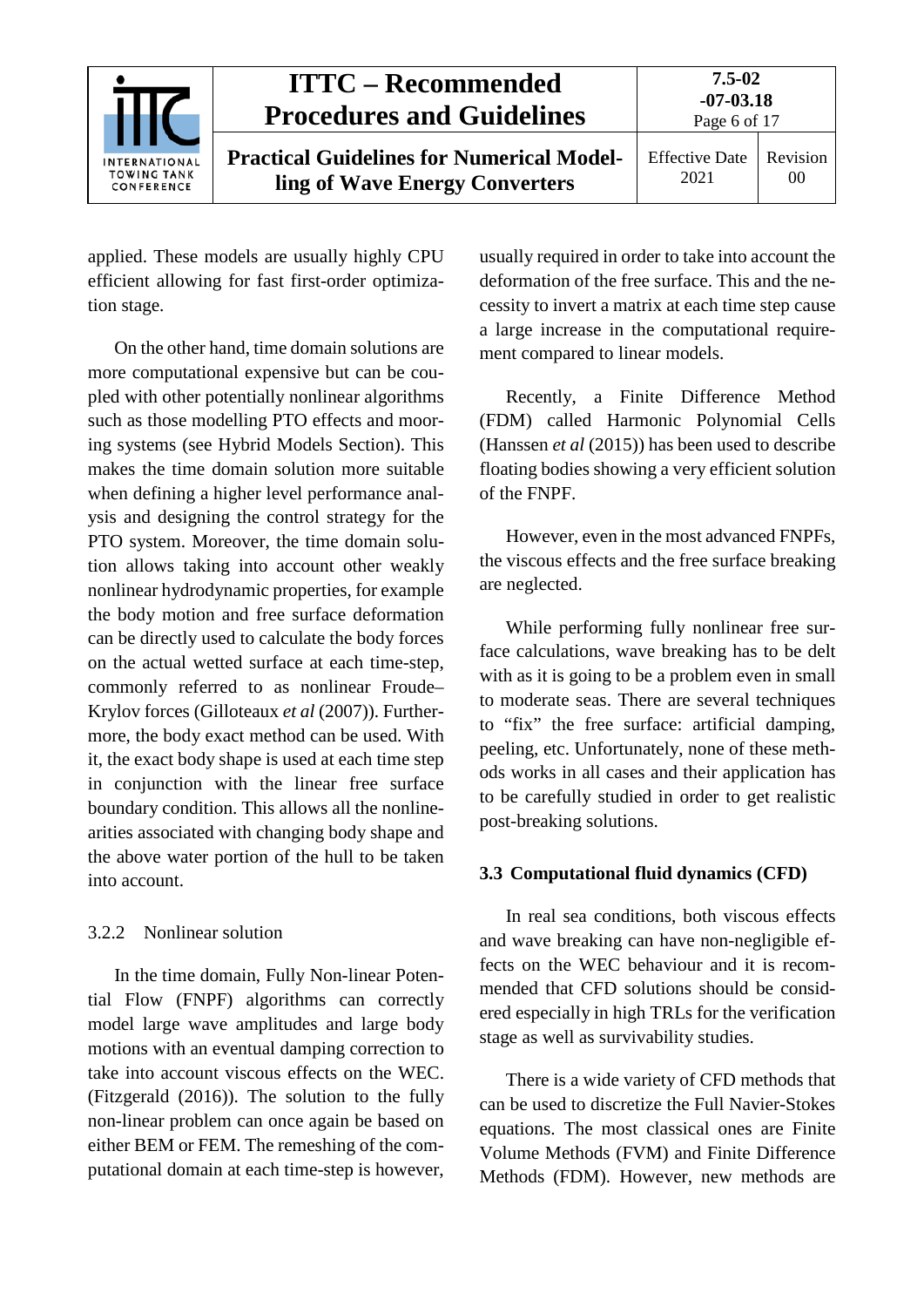

becoming more often used in marine renewable energy applications such as the Smoothed Particle Hydrodynamics (SPH) methods and the Lattice Boltzmann Methods (LBM). All of them allow for large deformations of the free surface, wave breaking and turbulence modelling.

The high fidelity CFD solutions are computationally expensive. Their cost can be limited by coupling them with other more efficient PF methods as described in the next paragraph.

### <span id="page-6-0"></span>**3.4 Hybrid Models**

For a complete study of the WECs, the fluid dynamic models have to be coupled with external solvers:

- 1. to take into account Fluid Structure Interaction (FSI): in a simplified coupling, the fluid forcing is passed to the struc-tural solver that evaluates the strain on the structure and the fatigue acting on it (weak coupling); in the case where the frequency of the structural response is similar to the characteristic resonant frequency of the WEC, a two-way strong coupling can become necessary;
- 2. to take into account the mooring response: in fact, the mooring can strongly influ-ence the performance of the WEC;
- 3. to model the PTO system: either by a sophisticated software that can also im-plement the control strategy or by a more simplified elastic and damping model;
- 4. compensating the expensive computational time of the CFD solvers: the compu-tational domain can be reduced to the near-WEC region resolving the strong close field

non-linearities; the CFD can then be coupled with lower-fidelity models on the far field; this coupling has to be strong to avoid undesired re-flection from the coupling boundaries.

### <span id="page-6-1"></span>**3.5 Numerical Facilities**

The computational costs of the different solvers are very different so that facilities to run the solvers vary from the laptop for both analytical and linear PF solutions, to workstations for the non-linear PF and simplified CFD calculations or hybrid PF-CFD solutions, to High Performance Computing (HPC) clusters and HPC cloud computing. The choice between the last two depends on the availability of a local cluster or not. In the case of the local cluster, there is the possibility of longer time storage of the data and of the source code. In the case where such a resource is not available, there is a large variety of servers that offer HPC cloud computing (i.e. Amazon, Microsoft Azure, SGI, etc.). They can be accessed on a pay-as-you-go basis and allow the choice of the most suitable hardware structure (for example the kind of processors can be freely chosen). Their drawback is the need to set up a docker, *i.e.* a software based on an Operating System virtualization that self contains the necessary structures to run the simulation without the need to compile the algorithm on the specific kernel of the HPC cluster. This makes the simulation as portable as possible (https://www.docker.com/).

Table 1 shows in which conditions the different models can be used.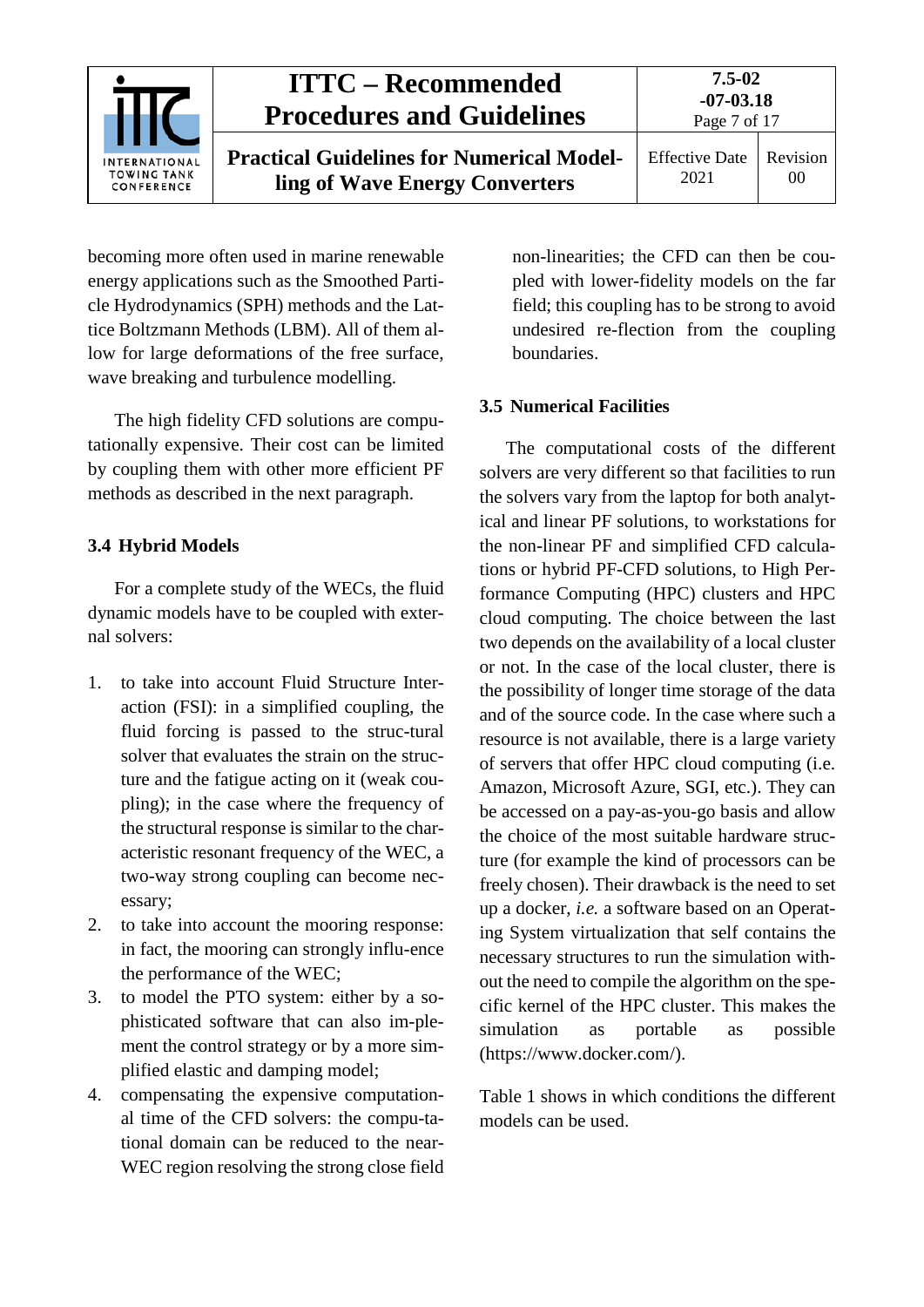

# **ITTC – Recommended Procedures and Guidelines**

**Practical Guidelines for Numerical Modelling of Wave Energy Converters**

Table 1: Brief summary of the models applicability and features

| Models                    | <b>TRL</b>     | Objectives       | Wave condi-<br>tions            | Non hydrodynamic features: |              | Facilities                        |             |
|---------------------------|----------------|------------------|---------------------------------|----------------------------|--------------|-----------------------------------|-------------|
|                           |                |                  |                                 | <b>PTO</b>                 | moor-<br>ing | Fluid<br>structure<br>interaction |             |
| <b>Analitical so-</b>     | $1-3$          | Concept          | Regular                         | Linear-                    | Line-        | N <sub>o</sub>                    | Laptop      |
| <b>lutionLinear</b><br>PF |                | validation       | irreg-<br>waves<br>ular<br>long | ized                       | arized       |                                   |             |
| <b>FNPF/CFD</b>           | $\overline{4}$ | Concept          | crested)<br>Short crested       | Simpli-                    | Sim-         | N <sub>o</sub>                    | Workstation |
|                           |                | design:          | waves                           | fied                       | plified      |                                   | <b>HPC</b>  |
|                           |                | Real<br>sea      |                                 |                            |              |                                   | Cloud com-  |
|                           |                | perfor-<br>mance |                                 |                            |              |                                   | puting      |
| Hybrid mod-               | $5 - 6$        | Concept          | Deployment                      | Ad-                        | Full         | Coupled                           | HPC/Cloud   |
| els                       |                | rating:          | site<br>fea-                    | vanced                     |              | solution                          | computing   |
|                           |                | Power rat-       | tures/ex-                       |                            |              |                                   |             |
|                           |                | Sur-<br>ing;     | treme condi-                    |                            |              |                                   |             |
|                           |                | vivability       | tions                           |                            |              |                                   |             |

# <span id="page-7-1"></span><span id="page-7-0"></span>**4. PRE-PROCESSING**

# **4.1 Device geometry**

Following the ITTC procedure 7.5-03-02- 03, the geometry files defining the body should be checked for reasonable surface smoothness and for appropriate connections among the describing surfaces for a closed body. Unlike classical hull shapes, WECs can be characterized by joints or sliding parts. Their features have to be exactly specified: exact position, maximum and minimum excursion of the moving parts, eventual damping in the motion. Some devices are even characterized by deformable surfaces; their structural features have to be clearly stated.

In the case of OWCs, an artificial modification has to be imposed on the body to mimic the presence of the turbine whose fluid dynamic modelling is unfeasible.

## <span id="page-7-2"></span>**4.2 Computational domain and boundary conditions**

The size of the computational domain is to be determined to avoid as much as possible the interaction with the computational boundaries of the fluid domain.

The inlet boundary should be at least six wave lengths  $(6\lambda)$  in front of the device, the outlet should be at least 2λ downstream of the device unless it is close to the coastline and the coast delimits the actual domain boundary.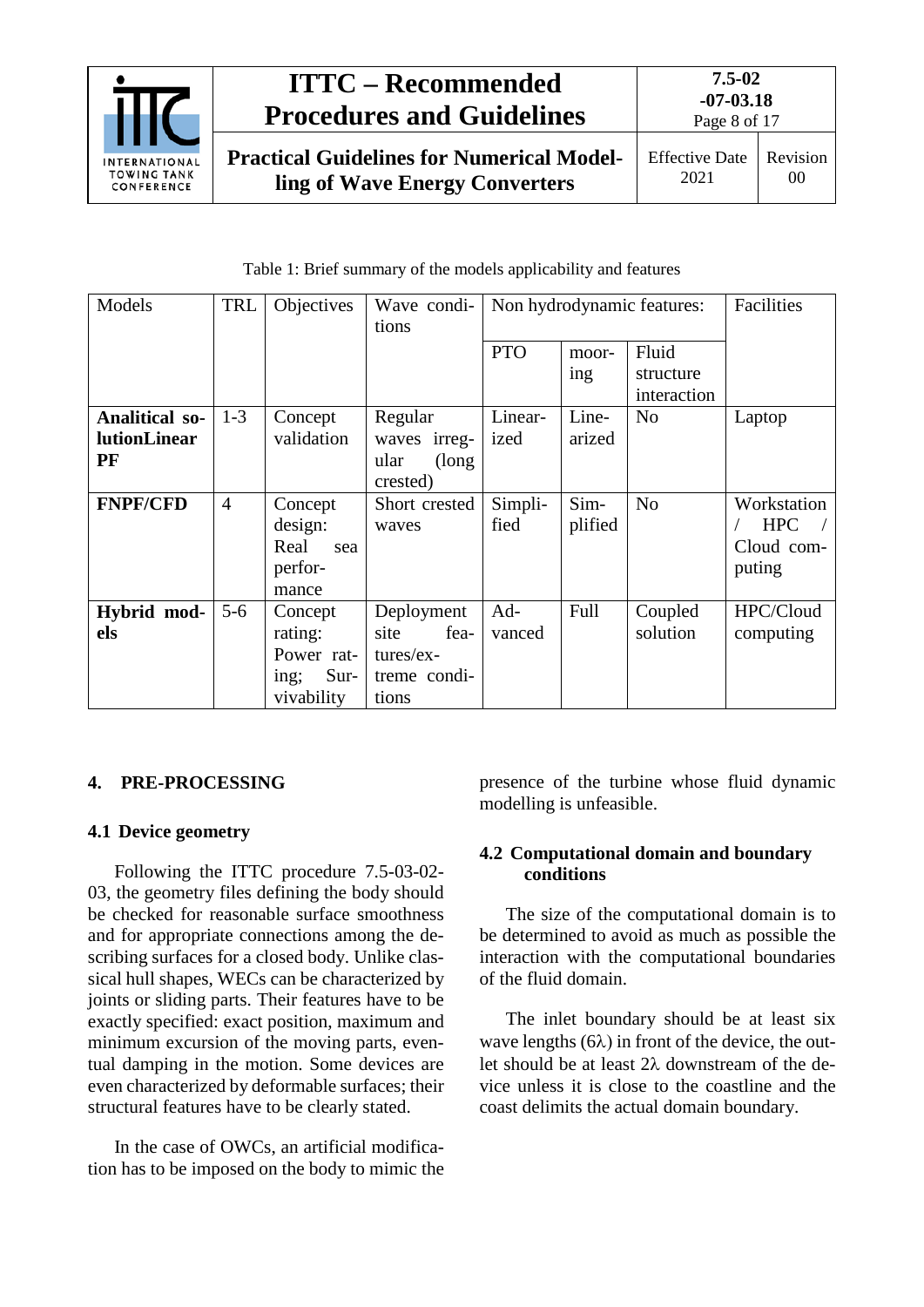|                                                          | <b>ITTC – Recommended</b><br><b>Procedures and Guidelines</b>                      | 7.5-02<br>$-07 - 03.18$<br>Page 9 of 17 |                |
|----------------------------------------------------------|------------------------------------------------------------------------------------|-----------------------------------------|----------------|
| <b>INTERNATIONAL</b><br><b>TOWING TANK</b><br>CONFERENCE | <b>Practical Guidelines for Numerical Model-</b><br>ling of Wave Energy Converters | <b>Effective Date</b><br>2021           | Revision<br>00 |

### <span id="page-8-0"></span>4.2.1 Bathymetry

The numerical representation of the bottom varies according to the water depth (Le Méhauté (1976)):

- 1. In deep water, the bottom limit of the computational domain can be chosen to be a wavelength below the WEC.
- 2. In finite-depth water conditions, the bottom exact position has to be taken into account; in the first stages of design, it can be approximated as a flatbed but, in later stages, the local bathymetry has to be represented especially if strong variations are found locally;
- 3. In shallow water, the exact bathymetry should be considered.

### <span id="page-8-1"></span>4.2.2 Atmosphere

In case of a multiphase CFD simulation, the computational domain has an upper limit in air. To reduce as much as possible the computational cost, while still maintaining the required accuracy, the upper boundary has to be higher than the maximum expected wave height. In the case of an OWC, there should be a region around the turbine exit to allow the correct alignment of the flow.

## <span id="page-8-3"></span><span id="page-8-2"></span>**4.3 Environmental conditions**

### 4.3.1 Wave inlet

The wave generation at the inlet can be achieved in several ways:

1. moving boundaries that mimics the presence of a wavemaker either flap or piston type: this technique is optimal when comparing with wave tank data, with the wavemaker motion being assumed equal to the physical one;

- 2. static boundary with Dirichlet boundary conditions: the use of this method is very delicate because it can lead to instability, and its accuracy depends very much on the numerical discretization of the convection terms; moreover, the choice of the correct analytical approximation of the incoming wave has to be considered according to the work by Le Méhauté (1976);
- 3. relaxation method: it is very similar to Dirichlet boundary conditions but the analytical solution is calculated on a region (usually equal to a wavelength) and relaxed through a function that smoothly matches it with the full numerical solution; it is advised that the relaxation length is at least equal to a wavelength  $\lambda$ .
- 4. other ways are available as the mass source method but they are cumbersome and their accuracy is still uncertain.

### <span id="page-8-4"></span>4.3.2 Wave absorption

Similar to the wave inlet, there are several choices for the wave absorption as described in Windt *et al* (2018):

- 1. The relaxation zone, with the solution smoothly damped to calm water conditions
- 2. The passive absorption, where the mesh stretching and/or a slope towards the outlet mimics the presence of a beach; this solution can be combined with the former to reduce the length of the domain;
- 3. The static boundary condition, where the outlet velocity is calculated to allow the waves to exit the domain without reflections; this method is cumbersome though and it can only be used in shallow water conditions where hyperbolic conditions take place;
	- 4. Dynamic boundary conditions, as for the inflow conditions, a numerical wavemaker is positioned at the far ends of the domain and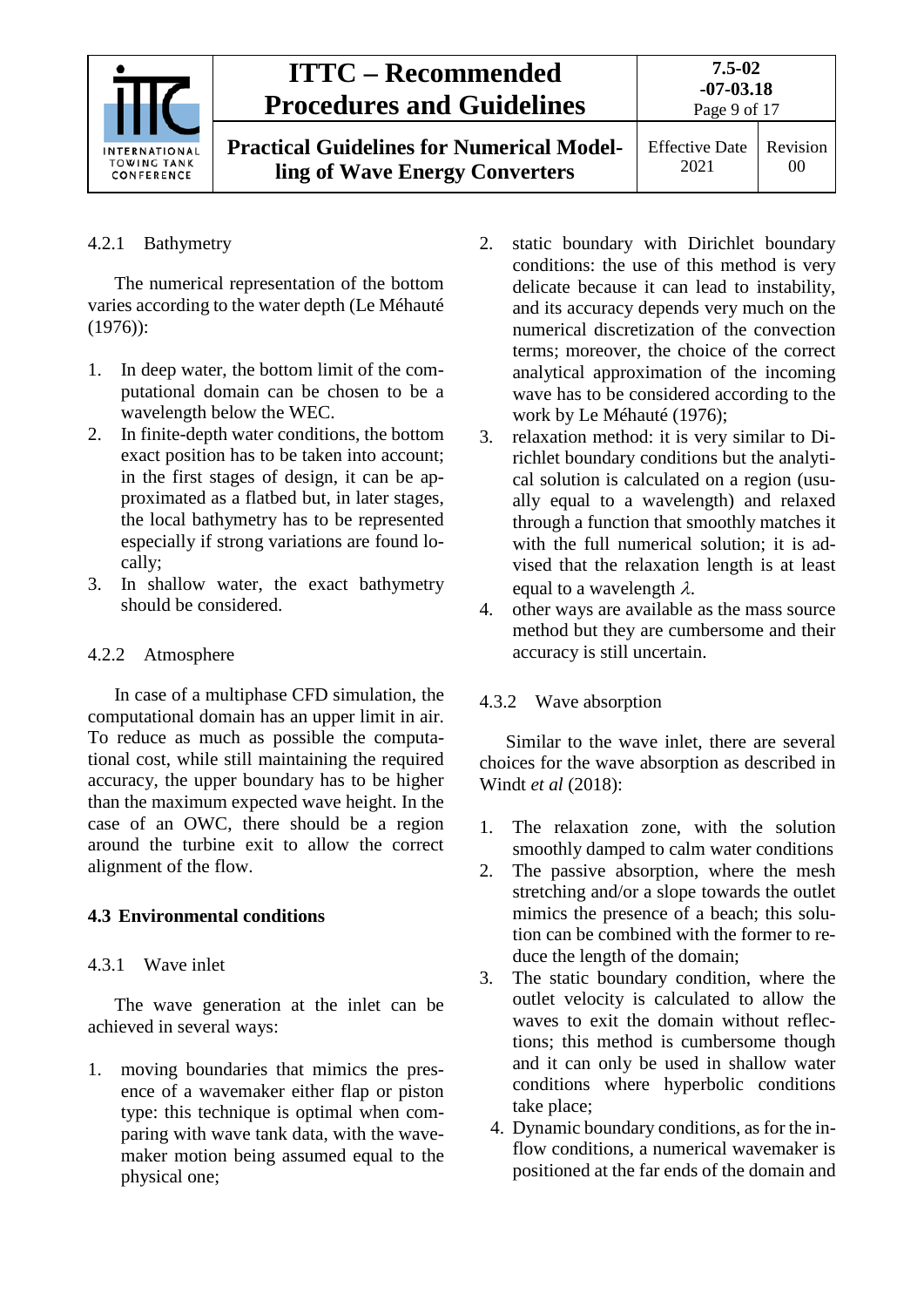

acts as the absorbing wavemaker in wave tanks, however the accuracy of this method is not yet properly stated.

### <span id="page-9-0"></span>4.3.3 Current

The presence of currents in the proximity of the WECs alter wave steepness. It makes it milder if it moves in the same direction of the waves, and steeper on the opposite direction. The correct implementation of the boundary conditions both at the inlet and at the outlets, should be verified without the body in the fluid domain to check that wave current interaction is correctly achieved without spurious instabilities.

### <span id="page-9-1"></span>4.3.4 Turbulence

The flow regime for WEC operations should be identified using Reynolds and Keuleng-Carpenter Numbers, respectively written as:

$$
Re = \frac{\zeta_{VFL}}{T_v} \tag{1}
$$

$$
KC = \frac{\zeta_{VF}T}{L} \tag{2}
$$

where, *L* is the characteristic length, ν the kinematic viscosity,  $\zeta_{VF}$  amplitude of the wave flow oscillations and *T* the wave period.

However, there is no generally valid rule to state the values of Re and KC limiting the laminar-turbulent border. This border can depend very much on the problems that have to be studied (fixed/floating device, sharp/smooth edges). However, as a gross estimate, if the Reynolds number is larger than 5∙104 and *KC*>1.0, it is likely that turbulence can play an important role.

Considering that Direct Numerical Simulations (DNS) are unfeasible, the models of turbulence are listed below from the lowest fidelity to the highest one:

- *1) Reynolds Averaged Navier-Stokes (RANS)* models: the fluid properties are written as the sum of a fluctuating part and a time averaged one (Reynolds Averaged). This fluctuating part introduces a further shear stress that is added in the averaged equations as a turbulent viscosity. To derive this quantity, a closure to the NS equations is necessary, the most commonly used closures are:
	- *a. k-*<sup>ε</sup> *models (Launder et al. (1974)):* two equations are introduced for the turbulent energy *k* and the dissipation rate of the kinematic energy  $\varepsilon$ . The main limit of this model is the poor accuracy in the near wall regions*,*  this drawback is partially overcome with the following development of the *Realisable k-*<sup>ε</sup> *models (Shih et al., 1995)* and *Re-Normalisation Group (RNG) k-*<sup>ε</sup> *models (Yakhot et al (1992)).*
	- *b. k-*<sup>ω</sup> *model (Wilcox (1988)):*  where the equation for the kinetic energy dissipation rate is substituted with one for the turbulent frequency ω. Differently from the former model, this one is characterized by poor accuracy in the far field.
	- *c. k-*<sup>ω</sup> *Shear Stress Transport models (Menter (1992)):* it combines the k-ω model in the near wall regions to a k-ε model in the far field.
- *2) Large Eddy Simulation (LES):* The Navier-Stokes equations are filtered in space rather than averaged in time; the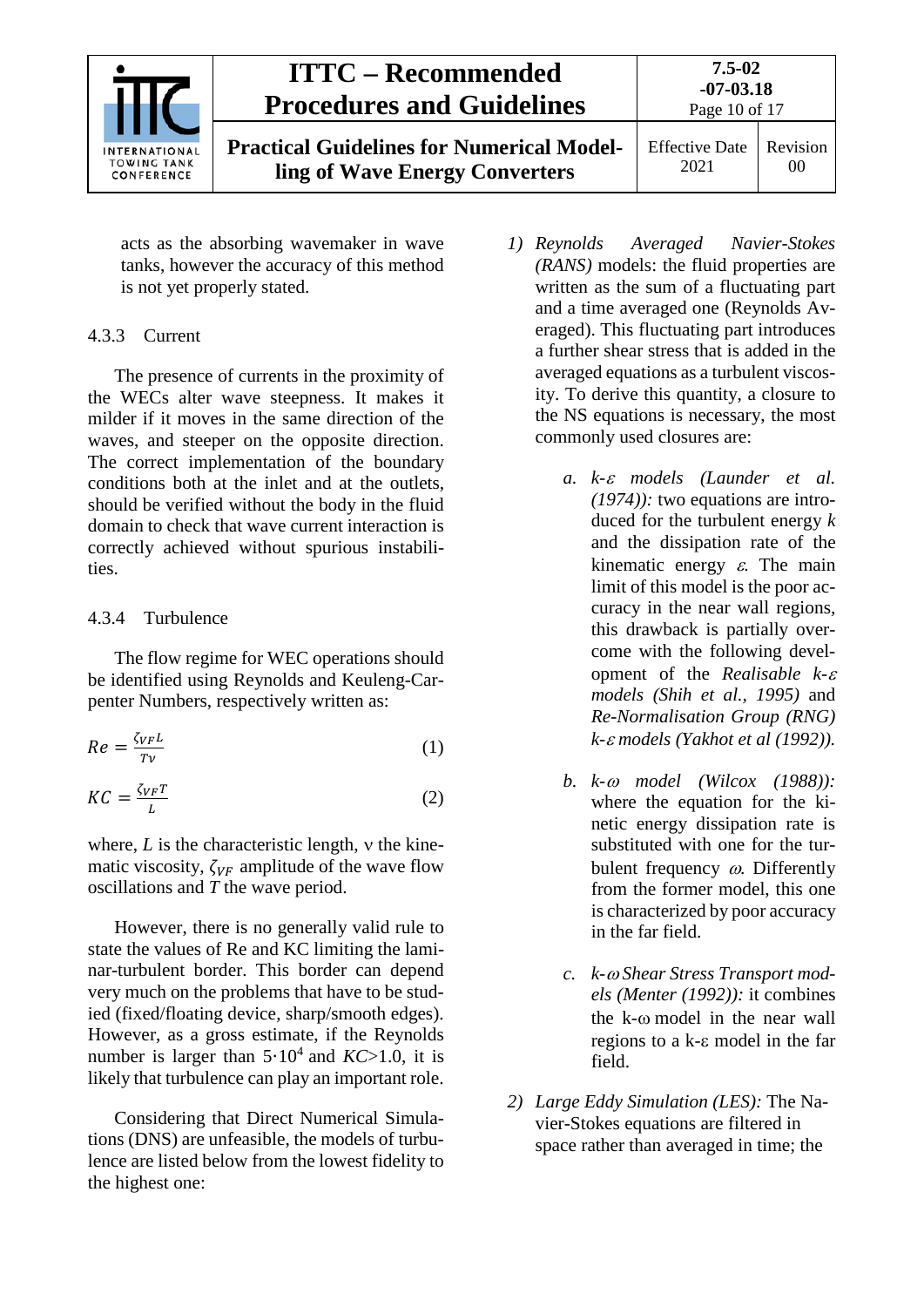|                                                          | <b>ITTC – Recommended</b><br><b>Procedures and Guidelines</b>                      | $7.5 - 02$<br>$-07 - 03.18$<br>Page 11 of 17 |                |
|----------------------------------------------------------|------------------------------------------------------------------------------------|----------------------------------------------|----------------|
| <b>INTERNATIONAL</b><br><b>TOWING TANK</b><br>CONFERENCE | <b>Practical Guidelines for Numerical Model-</b><br>ling of Wave Energy Converters | <b>Effective Date</b><br>2021                | Revision<br>00 |

sub-grid scale (SGS) that cannot be resolved on the computational grid are modelled with a SGS stress model (Versteeg et al., 2007). The limit of this model is the high computational cost as the model aims to resolve very small scales of turbulence.

3) *The Reynolds Stress Model (RSM)*: The RSM closes the NS equations with a more rigorous relationship between the stresses and the strains. This is obtained introducing six Reynolds stresses  $R_{ij}$  =  $\overline{u'_i u'_j}$  besides the kinematic energy  $\varepsilon$ . The high computational cost and the difficulties in convergence of this method limits its application to the WECs problems.

### <span id="page-10-1"></span><span id="page-10-0"></span>**5. COMPUTATIONS**

### **5.1 Time and spatial discretization**

The choice of the time and space discretization are usually made balancing accuracy and efficiency in the solution.

Faster solvers, such as the potential flow solver, are usually discretized with higher order accuracy compared to full CFD simulations. However, the features of the WEC problems, usually involving large resonant motion, require a strict analysis of the discretization steps.

As for the time schemes, first order schemes are usually favoured to reduce the computational time, however explicit schemes can cause instabilities and implicit ones can introduce damping. For these reasons, for long time series, it is important to rely on higher order schemes (at least second order) for the correct approximation of the incoming waves.

As for the spatial discretization, the kind of computational grid varies according to the used computational model. For BEMs, only the body surface and computational boundaries have to be represented. In this case the body surface has to be panelled taking care that: 1) the panels are refined where there are abrupt pressure changes and high fluid flows, 2) adjacent bodies should not touch throughout the computation, 3) panels should have a low aspect ratio and small skewness; the mesh size should vary gradually along the body, 4) the mesh size in the longitudinal direction should be smaller than  $\square \square \square \square \square$  where  $\square$  is the wave length (however convergence tests have to be performed), 5) in the case of non-linear PF, with free surface deformation and body motion, refining is necessary to resolve the wave profile. Also, some type of numerical methods may be necessary to handle wave breaking (see note at the end of section 3.2.2).

In the case of full CFD computations, the computational grid can be body fitted or represented through an Immersed Boundary (IB) or a Cut Cells (CC) method.

In the first case, the body surface should be represented with the same first three constraints of the BEM but the mesh size along the wave direction should be smaller than  $\Box \Box \Box \Box \Box$  and in the case of irregular waves, there should be at least 20 points along the minimum wave length.

In the cases where the IB or the CC methods are used, the requirement of the mesh size remains unaltered and refinement should take place in the region of high curvature of the body. In all cases, in the direction normal to the body, the mesh size should satisfy the requirements of the model used to take into account the viscous effects.

In proximity of the free surface, CFD simulations require that the mesh size is refined to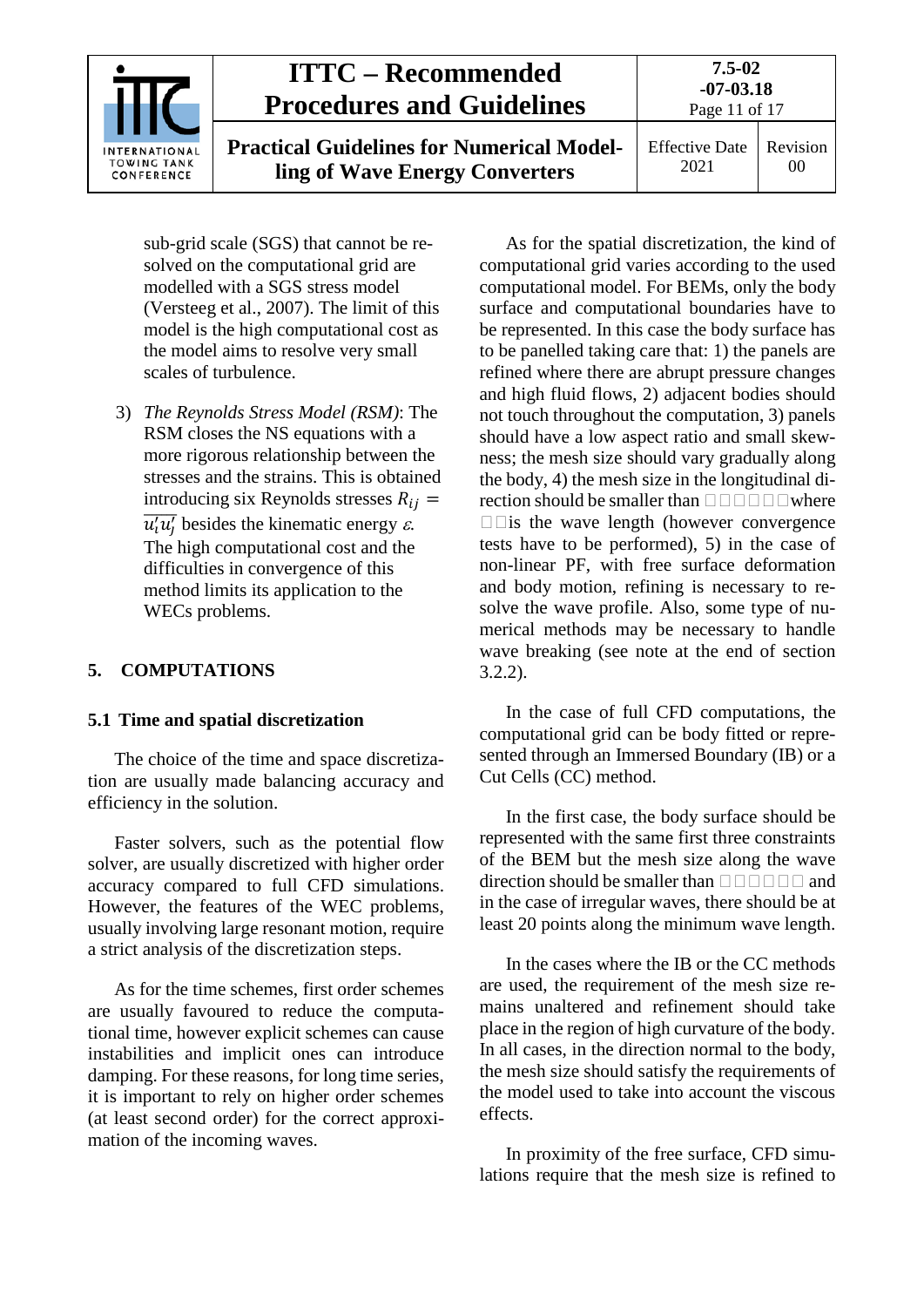|                                                          | <b>ITTC – Recommended</b><br><b>Procedures and Guidelines</b>                      | 7.5-02<br>$-07 - 03.18$<br>Page 12 of 17 |                |
|----------------------------------------------------------|------------------------------------------------------------------------------------|------------------------------------------|----------------|
| <b>INTERNATIONAL</b><br><b>TOWING TANK</b><br>CONFERENCE | <b>Practical Guidelines for Numerical Model-</b><br>ling of Wave Energy Converters | <b>Effective Date</b><br>2021            | Revision<br>00 |

avoid numerical viscous effects, so the number of cells per wave height should not be lower than 20.

As for the discretization schemes, the most commonly used schemes for the advection term are based on second-order discretization using a flux limiter, the accuracy and stability issues introduced by this discretization have to be addressed on a case by case basis.

The link between time step and spatial discretization is through the Courant-Fredikson-Levy (CFL) number that is defined as the maximum value of  $\frac{u\Delta t}{\Delta x}$  on the grid points. It indicates how far the information travels in the time step  $\Delta t$  relatively to the mesh size  $\Delta x$ . For explicit time integration schemes, CFL should be strictly lower than 1. In case of implicit time integration schemes, the CFL can be larger than 1 because there is no issue with scheme instabilities, but convergence and accuracy should be checked (Hirsh, 1988).

#### <span id="page-11-0"></span>**5.2 Device response**

For floating WECs, the device moves as a result of the wave action, the effect of gravity, the action of eventual mooring lines and of the PTO. This means that, once all the forces are calculated, the equations of motion for the solid body have to be solved; acceleration, velocity and displacement of the WEC have to be updated.

In case of a mesh based calculation, the grid can deform, in the case of large motion of the WEC regridding could be necessary if some cells become characterized by high skewness. In the case of overlapping grids, IB or CC methods, this is not necessary, but the mesh should be dynamically refined close to the position of the body, or the part of the boundary fitted grid has

to be remapped on the background mesh at each time step.

Depending on the discretization schemes and on the method used to let the grid follow the body motion, the calculated forces can be affected by numerical oscillations. In such cases, a suitable filtering or relaxation method has to be implemented to avoid instabilities in the body motion calculation.

### <span id="page-11-1"></span>5.2.1 Mooring system

The mooring lines contribute to the total force influencing the WEC motion. Depending on the design, the mooring lines can be considered: 1) passive, used for the station keeping, with influence only on the slow drift motion and with limited effect on the WEC performance; 2) active, directly influencing the WEC motion and performance; 3) reacting, that directly takes part into the power extraction.

Depending on their use, the mooring lines can be neglected or not and have to be modelled with lower or higher fidelity. The easiest way to take them into account is to substitute for them with a spring. However, in the verification stage or in case they are active or reacting, more sophisticated models have to be integrated into the fluid-dynamic simulation.

### <span id="page-11-2"></span>5.2.2 PTO, hybrid systems

The importance of the PTO system in the wave energy conversion would require its nonlinear modelling. Unfortunately, no study can be found to include it into a wave-to-wire modelling. Currently the PTO is represented in a very simplified way; for example, in the studies of OWC devices, normally the PTO is represented with an orifice that assures a pressure jump similar in behavior to the actual turbine. Practically, the PTO effect is represented with a linear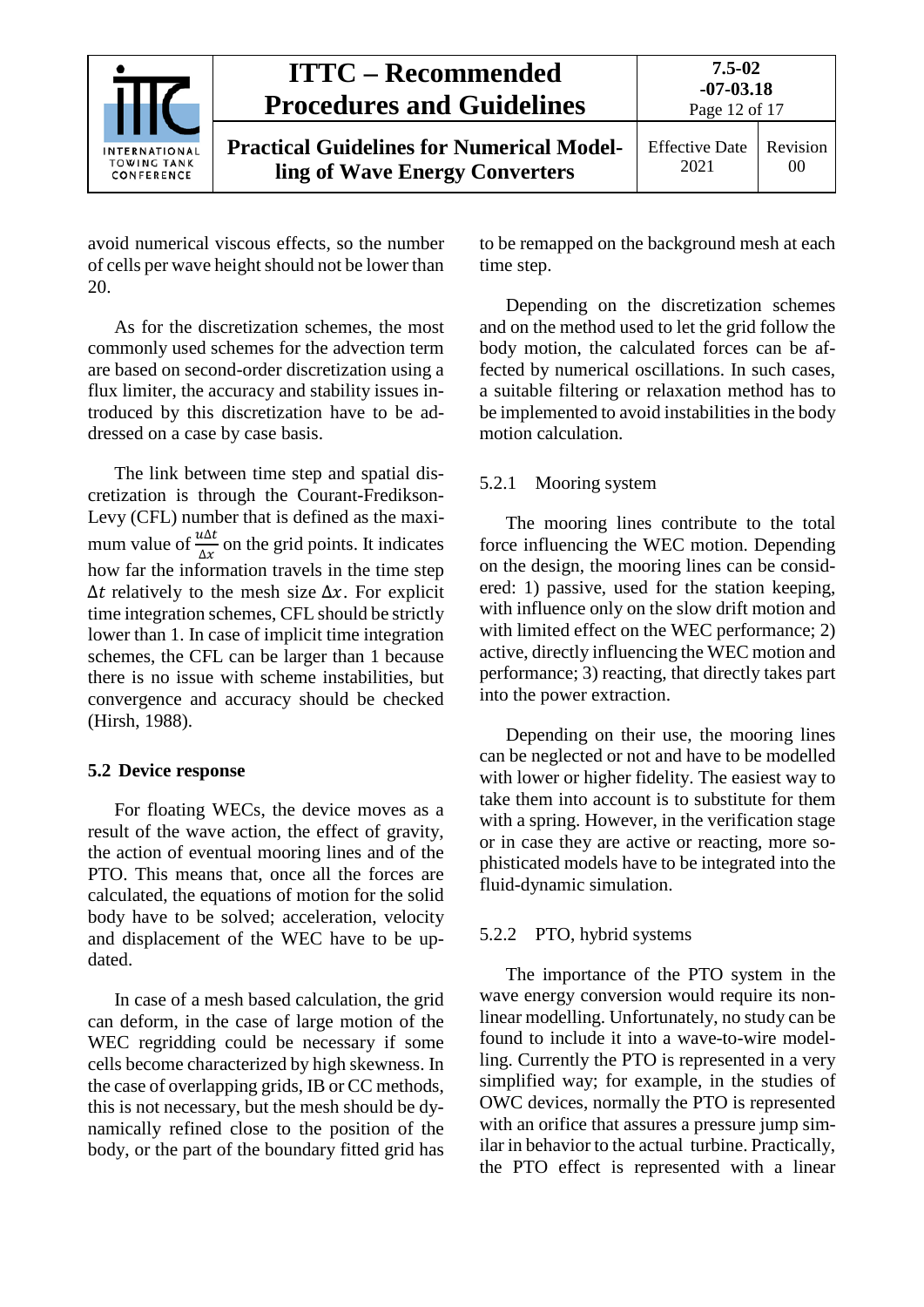|                                                   | <b>ITTC – Recommended</b><br><b>Procedures and Guidelines</b>                      | 7.5-02<br>$-07 - 03.18$<br>Page 13 of 17 |                |
|---------------------------------------------------|------------------------------------------------------------------------------------|------------------------------------------|----------------|
| INTERNATIONAL<br><b>TOWING TANK</b><br>CONFERENCE | <b>Practical Guidelines for Numerical Model-</b><br>ling of Wave Energy Converters | <b>Effective Date</b><br>2021            | Revision<br>00 |

damping force. The same rule is also used in the case of a pure electrical PTO system (Babarit *et al* (2012)) and a Coulomb damping force represents the hydraulic ones. However, since very few devices have been working for a long time at high TRL, the code development of sophisticated PTO representations with all its elements is premature. Only a few papers with more articulated representation of the PTO system in OWC devices are available, (Henriques *et al* (2016)). They take into account the response of the turbine at different air fluxes, the air compressibility and eventual mechanical losses.

### <span id="page-12-0"></span>5.2.3 Control

The need to demonstrate the power output potential of WECs has pushed researchers to improve the control systems.

The most commonly used strategies for the control systems are the reactive control and the latching control (Greave *et al* (2018)). The former is based on a representation of the PTO system as an elastic part in parallel with a damper. These parts are added as external forces to the hydrodynamic restoring and damping forces of the WEC system. The absorbed power is obtained through the damping (resistive) part, in phase with velocity, while the spring force component gives reactive power with an average zero contribution to the power. The aim of the reactive control system is to change the damping and elastic parameters of the PTO system in order to maximize the extracted power or decrease device loads in survivability mode.

The PTO reactive control is usually highly demanding in terms of resolution of the force control and PTO system size in order to handle high reactivity for power optimisation.

The latching control is easier. It aims to have a velocity in phase with the excitation force to maximize the extracted power. When this does

not happen naturally, as soon as the velocity becomes zero, the position of the floating part of the WEC is locked for a time interval  $T_L$  long enough to reach this objective see figure (2). This control strategy was first introduced in Budal *et al* (1980), and it is applicable when the resonance frequency is higher than the wave frequency.



Figure 2: Latching control to put position and force in phase.

These control strategies are mainly based on Cummins equation (Cummins (1962)), where the hydrodynamic parameters are determined using linear potential flow solvers. Practically, they are based on the assumptions that the variations with respect to the equilibrium conditions are small. This hypothesis is far from true for wave energy converters, so in Davidson *et al* (2015), the parameter for the linear models where determined using the results of nonlinear calculations in the numerical wave tank and inserted into an adaptive receding horizon pseudospectral controller. It is one of the first examples of work to evaluate the control strategy in a nonlinear environment.

### <span id="page-12-1"></span>5.2.4 Loads

For a WEC design moving towards high TRL, the correct estimation of the loads is fundamental in the case of: 1) a WEC with separate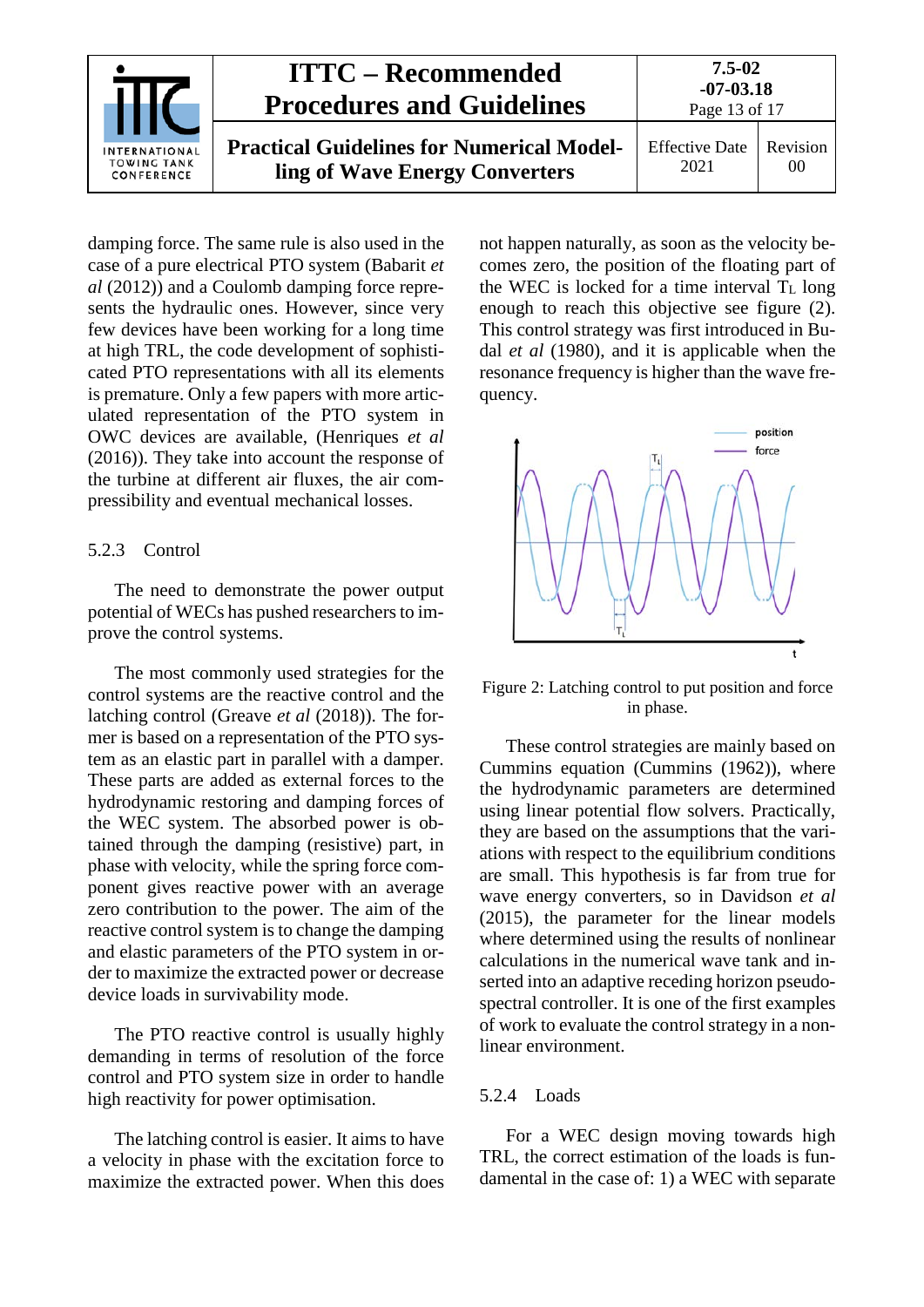|                                                          | <b>ITTC</b> – Recommended<br><b>Procedures and Guidelines</b>                      | $7.5 - 02$<br>$-07 - 03.18$<br>Page 14 of 17 |                            |
|----------------------------------------------------------|------------------------------------------------------------------------------------|----------------------------------------------|----------------------------|
| <b>INTERNATIONAL</b><br><b>TOWING TANK</b><br>CONFERENCE | <b>Practical Guidelines for Numerical Model-</b><br>ling of Wave Energy Converters | <b>Effective Date</b><br>2021                | Revision<br>0 <sup>0</sup> |

moving parts, 2) if the PTO is sensitive to local loads as for piezoelectric or dielectric materials or 3) to evaluate extreme loads in extreme sea conditions and survival mode. In these cases,in order to get the correct estimate of the loads, viscous effects and possible wave breaking must be taken into account, and the use of full CFD calculations will be necessary.

### <span id="page-13-1"></span><span id="page-13-0"></span>**6. POST-PROCESSING**

### **6.1 Data collection**

Results of the computational analysis in the frequency domain should be summarized in the RAO of the WEC in terms of body motion and extracted power.

In the time domain, the results should be presented as time histories of:

- 1. wave height along the numerical wave tank to verify the incoming wave;
- 2. wave height close to the body to calculate the effect of diffracted and radiated waves (where available, in the same position as the experiments);
- 3. Pressure on the body and in the compression chamber for OWCs;
- 4. Forces on each of the separate parts of the WEC;
- 5. Body motion;
- 6. Extracted power;
- 7. Forces acting on mooring lines and their eventual elastic deformation.

#### <span id="page-13-2"></span>**6.2 Data analysis**

The procedure for the analysis of results in regular and irregular waves can be found respectively in the ITTC recommended Procedures 7.5-02-07-03.2 and 7.5-02-07-02.1.

The collected data should always be compared with experimental data where available. In particular the accurate modelling of the incident wave should be assured.

Where experiments are available, the wave evolution around the body, the forces on the WEC and the extracted power should be compared to validate the solution.

Then the numerical simulations should be run in full scale, for several wave conditions and the real site bathymetry to estimate the extracted power in the lifetime of the WEC.

A non-dimensional Capture Width Ratio (ζ) should be identified with

$$
\zeta = \frac{P_{WEC}}{P_W L} \tag{3}
$$

the ratio between absorbed wave power  $P_{WEC}$ (in kW) and the wave resource  $P_W$  (in kW/m) multiplied by the characteristic length *L* (in m) of the WEC. For more details see section 1.8 in the ITTC procedure 7.5-02-07-03.7.

In case of TRLs larger than 5, when possible, the Levelized Cost Of Energy (LCOE) should be indicated. Following Astariz et al. 2015, it is obtained as the ratio between Present Value (PV) of the costs  $C_t$  and of the electrical outputs *Ot*, over a period *t*, with a discount rate *r* on the renewable energy.

$$
LCOE = \frac{PV(ct)}{PV(o_t)} = \sum_{t=1}^{n} \frac{c_t/(1+r)^t}{o_t/(1+r)^t}
$$
(4)

where the present value of cost is calculated adding investment, construction, operation and maintenance and decommissioning costs.

An FFT of the wave loads should be carried out so as to obtain the amplitude of loads on the structure and on the mooring system and their frequency. The results of this analysis should be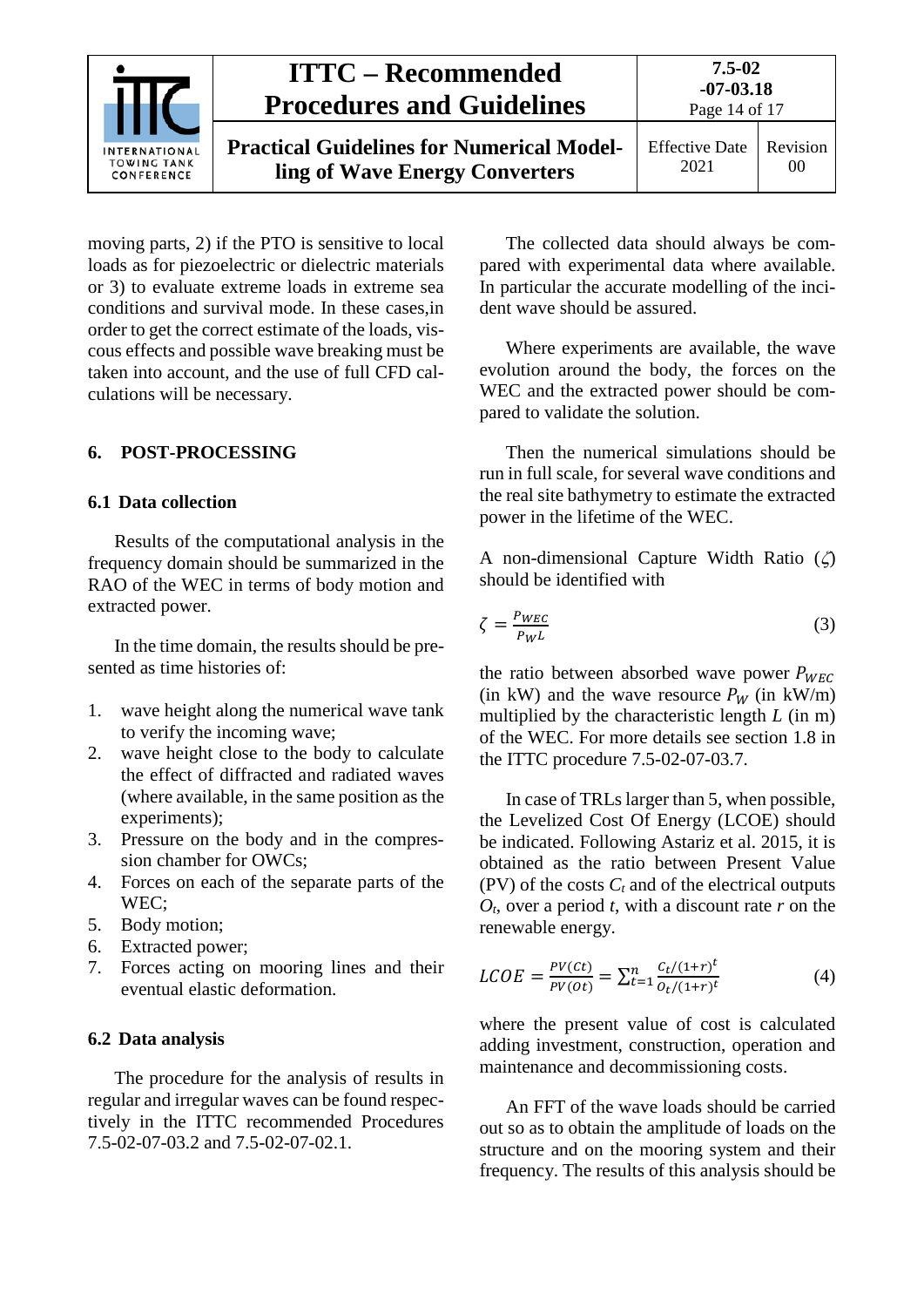

passed to the structural solver to identify points that are subject to fatigue to schedule the service inspections and to state the most suitable materials for the WEC construction.

Moreover, in the numerical solution, the extreme values of the wave loads on the structure, on the mooring lines and the extreme conditions for the PTO system should be pointed out in both survival and failure modes. This should help to design the device to survive the extreme conditions that can be foreseen in the deployment time.

Comparison with linear calculations should point out the limit of the use of linear approximation for the control strategy and eventually give corrections parameters.

### <span id="page-14-0"></span>**6.3 Verification and validation**

The ITTC procedure 7.5-03-01-01 furnishes an exhaustive analysis of the verification and validation technique. For WECs, it is advised to quantify exactly the order of convergence in order to estimate errors and uncertainty particularly related to mesh generation and to the simplifying assumptions for the PTO and mooring effects. In cases where experimental data are available, the uncertainty of the experiments and the model should be taken into account in the process of validation of numerical results. An example for numerical modelling uncertainty analysis (CFD in this case) can be found in ITTC guideline 7.5-03-01-01.

When comparing with the experimental data, the same experimental conditions should be used for the validation. However, the experimental limits should be overcome with the numerical results both in terms of blockage effect and scaling effects.

### <span id="page-14-1"></span>6.3.1 Blockage

The experimental set up is limited by the tank width. The aim is to obtain the largest possible scale, particularly in array configurations. At times the ratio between the WEC and the tank width can exceed  $1/5$  which in turn causes large blockage effects. However, experimental limitations due to blockage effects and scaling issues can possibly be overcome by numerical studies.

### <span id="page-14-2"></span>6.3.2 Scaling

As already pointed out, WECs modelling involves different problems each of them characterized by a non-dimensional number. The Froude number (the ratio between inertia and gravity forces) is usually used to scale tank testing. However, other numbers can also govern the flow:

- Reynolds number (ratio between inertia and viscous effects) for WECs with sharp corners or large movements such as OWSCs, where vorticity is released and shed in the flow and for OWCs in the air chamber;
- the Cauchy number (ratio between inertia and elastic forces) for taut mooring lines and elastically deforming PTOs;
- The Euler number (ratio between pressure and inertial forces) for the compressible effects in the air chamber of OWCs;
- The Strouhal number (ratio between temporal inertia forces and convective inertia forces) for turbulent oscillations of the flow over immersed turbines in the case of the overtopping devices.

All these numbers cannot be scaled at the same time in experiments, but they can in the numerical simulations. The numerical results should be used to understand the effects of these features and different scale experiments should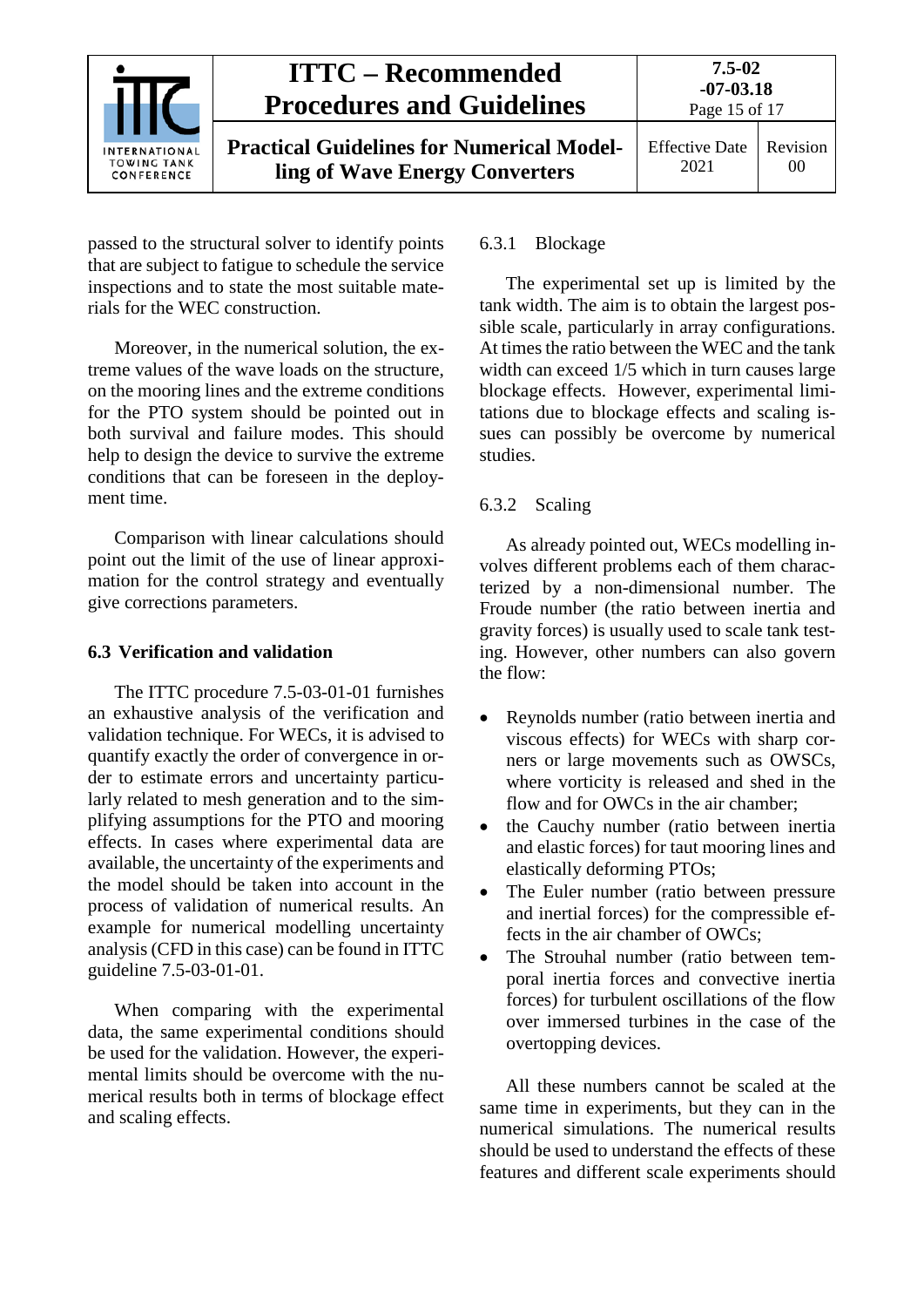

**Practical Guidelines for Numerical Modelling of Wave Energy Converters**

be used to check if each effect has been properly modelled.

## <span id="page-15-0"></span>**7. REFERENCES**

- Alves, M. (2016), "Chapter 2- Frequency-Domain Models, State-of-the-Art Techniques for Single Devices and Arrays"
- Astariz, S., Vazquez, A., Iglesias, G. (2015) "Evaluation and comparison of the levelized cost of tidal, wave, and offshore wind energy", *Journal of Renewable and Sustainable Energy* (7): 053112.
- Babarit, A., Hals, J., Muliawan, M.J., Kurniawan, A., Moan, T., Krokstad, J. (2012), "Numerical benchmarking study of a selection of wave energy converters", *Renewable Energy*, Vol 41, pp 44-63,
- Budar, K., Falne,s J. (1975) "A resonant point absorber of ocean-wave power", *Nature* 256 478.
- Budal, K., Falnes, J. (1980) "Interacting point absorbers with controlled motion". In B. M. Count (ed.), Power from Sea Waves pp. 381–399.
- Cummins, W. (1962) "The impulse response function and ship motions," *Tech. Rep*.
- Chatjigeorgiou, I.K., Miloh, T. (2014) "Two-dimensional wave Hydrodynamic loading on immersed spheroids moving under waves", *Conference: Proc 8th European Nonlinear Dynamics Conference* (ENOC 2014), 6-11 July 2014
- Chen, X.B., Duan, W.Y., Liu, H.X. (2011) "Dissipation effect in potential flows of fairly perfect fluid", *26th IWWWFB, Athens*.
- Davidson, J., Giorgi, S., Ringwood, V.J. (2015) "Linear parametric hydrodynamic models for ocean wave energy converters identified from numerical wave tank experiments," *Ocean Engineering*.
- Falnes, J. P. McIver. (1985) "Surface wave interactions with systems of oscillating bodies and pressure distributions." *Applied Ocean Research* 7.4: 225-234.
- Falcao, A. F. de O., 2010, "Wave energy utilization: a review of technologies", Renewable & Sustainable Energy Reviews, Vol. 14(3): 889-918.
- Fenga , A., Baib ,W., Pric, W.G. (2017) "Two-Dimensional wave radiation and diffraction problems in a flat or sloping seabed environment", *Journal of Fluids and Structures*, vol. 75, pp. 193-212
- Fitzgerald C.J., (2016) "Chapter 5 Nonlinear Potential Flow Models, Numerical Modelling of Wave Energy Converters, State-ofthe-Art Techniques for Single Devices and Arrays"
- Garrett, C.J.R. (1971) "Wave forces on a circular dock". *Journal of Fluid Mechanic*s Vol. 46, pp. 129–139.
- Greaves, D., Iglesias, G. (2018) "Wave and Tidal Energy", *Wiley*
- Gilloteaux, J., Ducrozet, G., Babarit, A., Clement, A.H., 2007. Non-linear model to simulate large amplitude motions: application to wave energy converters. In: Proceedings of the 22nd IWWWFB, Plitvice, Croatia
- Hanssen, Finn Christian W.; Greco, Marilena; Shao, Yanlin. (2015) "The harmonic polynomial cell method for moving bodies immersed in a Cartesian background grid." *Proceedings ASME 2015 34th International*